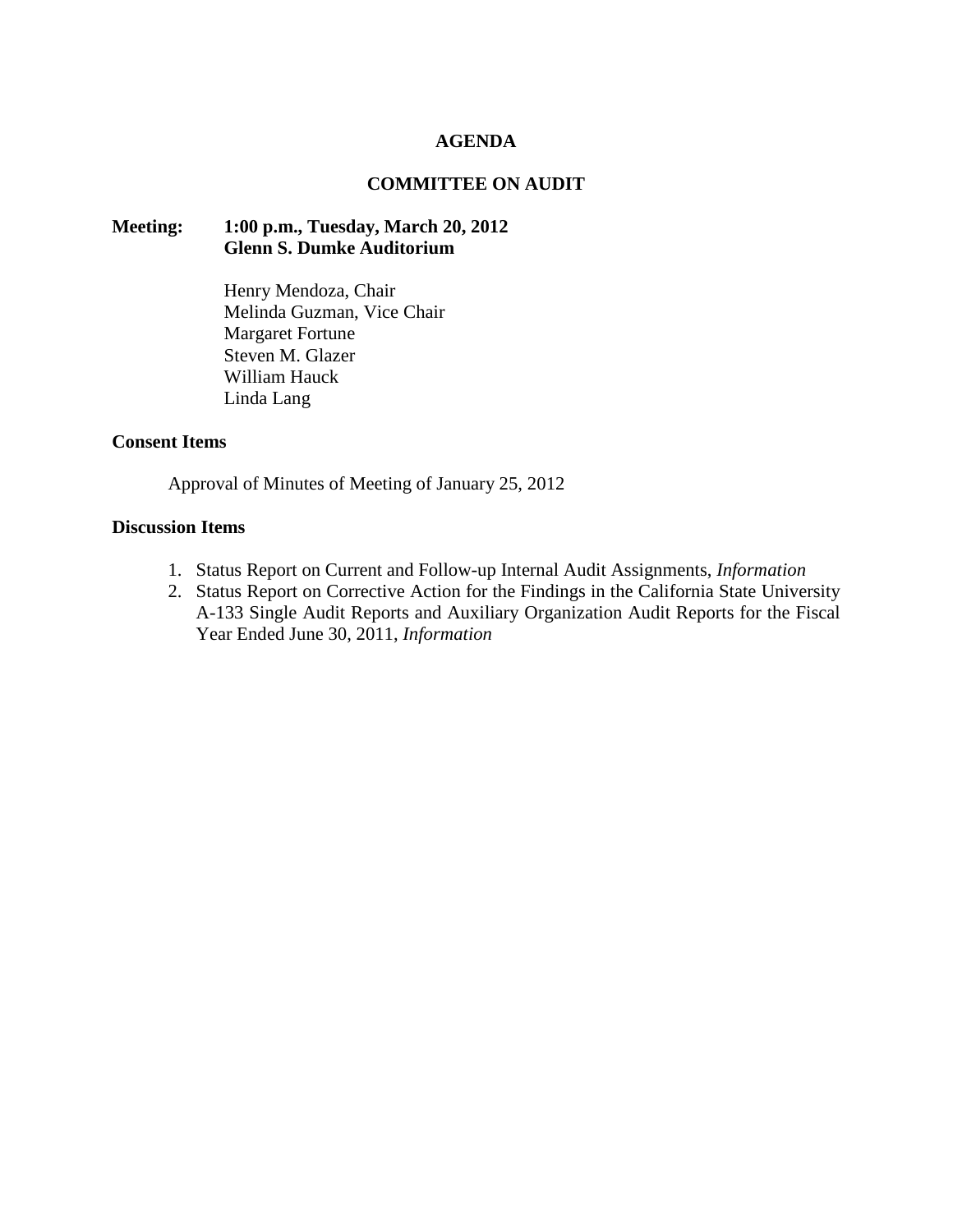# **MINUTES OF THE MEETING OF COMMITTEE ON AUDIT**

**Trustees of The California State University Office of the Chancellor Glenn S. Dumke Conference Center 401 Golden Shore Long Beach, California**

**January 25, 2012**

# **Members Present**

Henry Mendoza, Chair Melinda Guzman, Vice Chair Steven M. Glazer William Hauck Linda A. Lang Charles B. Reed, Chancellor Herbert L. Carter, Chair of the Board

Chair Mendoza called the meeting to order.

# **Approval of Minutes**

The minutes of the November 15, 2011 meeting were approved as submitted.

# **Status Report on Current and Follow-up Internal Audit Assignments**

Mr. Larry Mandel, university auditor, presented the Status Report on Current and Follow-up Internal Audit Assignments, Agenda Item 1 of the January 24-25, 2012, Board of Trustees agenda.

Mr. Mandel reminded everyone that updates to the status report are displayed in green numerals and indicate progress toward or completion of outstanding recommendations since the distribution of the agenda. He reported that many of the campuses are continuing to make very good progress in the closing of outstanding recommendations in a reasonable time period. He noted that the CSU Chancellor's Office and two of the campuses have outstanding recommendations beyond the benchmark of six months, but anticipated completion of these items by the March 2012 board meeting. In addition, Mr. Mandel stated that the audit assignments from the 2011 audit plan would all be completed by the next board meeting.

Chair Mendoza thanked all the campus presidents and their staffs for their continued effort in the timely completion of the audit recommendations. He stated his appreciation for the improvement on the number of months outstanding since the time he became the chair of the Committee on Audit.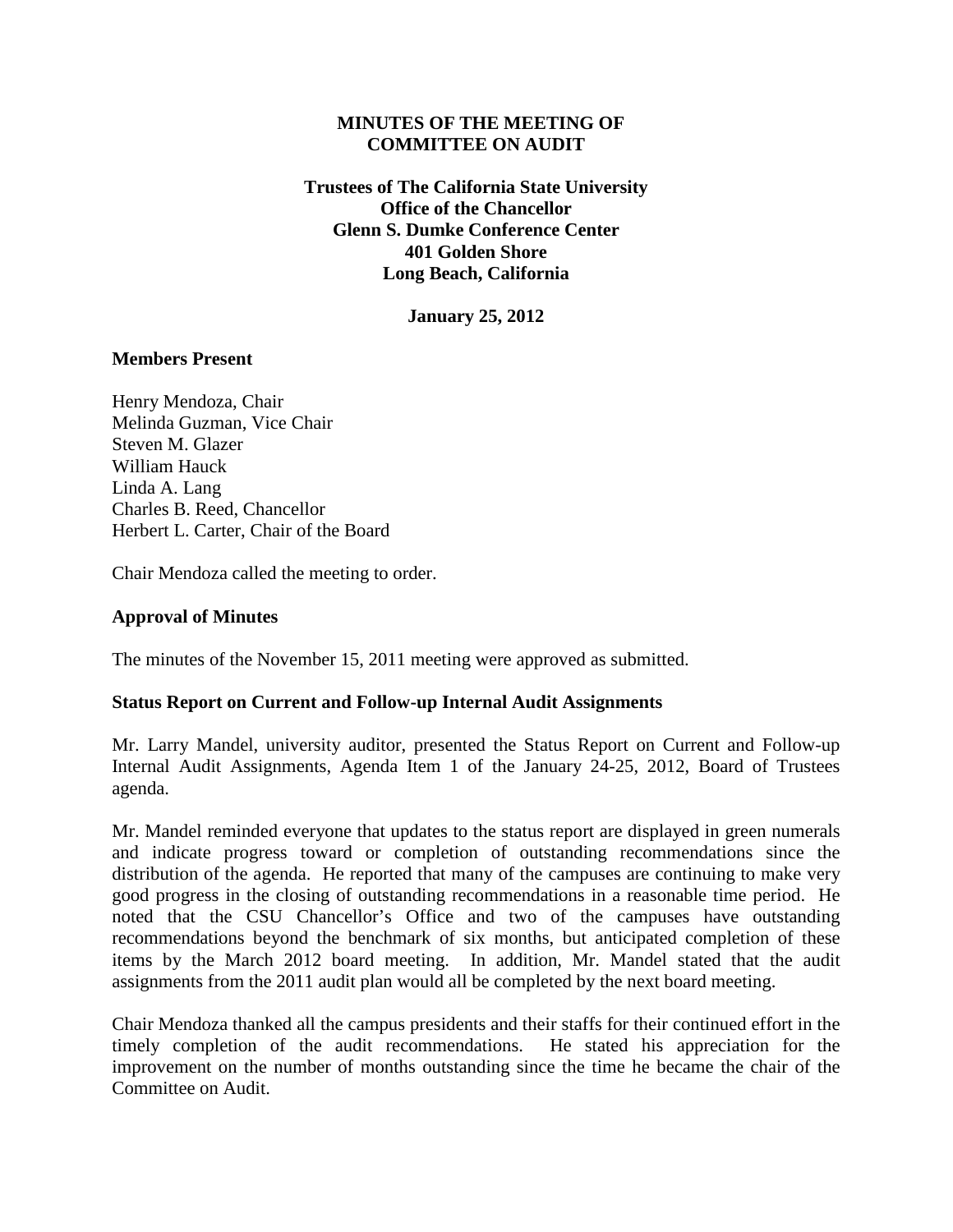## 2 Aud

# **Assignment of Functions to Be Reviewed by the Office of the University Auditor for Calendar Year 2012**

Mr. Mandel stated that each year at the January meeting of the Board of Trustees, the Committee on Audit reviews the audit assignments for the Office of the University Auditor (OUA) and approves the audit plan for the year. The California State University Risk Management Authority (CSURMA) was formed in January 1997 and its programs have never been audited; therefore, this subject area has been included in the audit plan as per discussions with Dr. Benjamin F. Quillian, executive vice chancellor/chief financial officer. In addition, Mr. Mandel noted that the OUA performed a risk assessment of the California State University (CSU) in the last quarter of 2011 to determine the areas of highest risk to the system. The results of that risk assessment indicated the following five areas: Facilities Management, Title IX, Data Center Operations, Identity Management and Common System Access, and International Programs. He indicated that audits would be performed at those campuses where a greater degree of risk was perceived for each of these areas. He then explained that audits are periodically performed of high profile areas in order to assure the board that appropriate policies and procedures are in place to mitigate risk to the system; therefore, Public Safety has also been selected as a subject area for 2012. Mr. Mandel reminded the trustees that FISMA (financial internal control) audits are no longer being conducted in the same manner as had been done for the past several years. As per an agreement with the Department of Finance, a different auditing approach is now being used that addresses core financial areas. This year the OUA will complete an audit of Cost Allocation and will review, among other things, the recovery of costs advanced on behalf of the campuses by their affiliated organizations. He indicated that along with the high-risk areas, Auxiliary Organizations and Construction audits would continue to be included in the 2012 audit plan, along with any requested special investigations. He explained that auxiliary organizations audits are conducted at each campus on a three-year cycle for the approximately 94 auxiliary organizations. In addition, another six to eight construction projects would also be reviewed in 2012. Mr. Mandel reminded the trustees that a systemwide compliance function within the OUA is currently being developed as part of the audit plan. Pilot projects are being performed at four campuses. An update on the compliance function will be provided at a future board meeting.

Chair Mendoza called for a motion to approve the committee resolution (RAUD 01-12-01). A motion was then made, and the resolution was passed unanimously to approve the audit plan for calendar year 2012.

Trustee Guzman asked if external auditors are utilized for some of the audits or are they all conducted by the internal auditing team. She stated her belief that it would be instructive to begin to understand the estimated costs involved in conducting large and small audits. She then encouraged Mr. Mandel to start to incorporate some of that thought process in future reporting, especially in light of these economic times.

Mr. Mandel responded that all audits are conducted by the internal auditing team.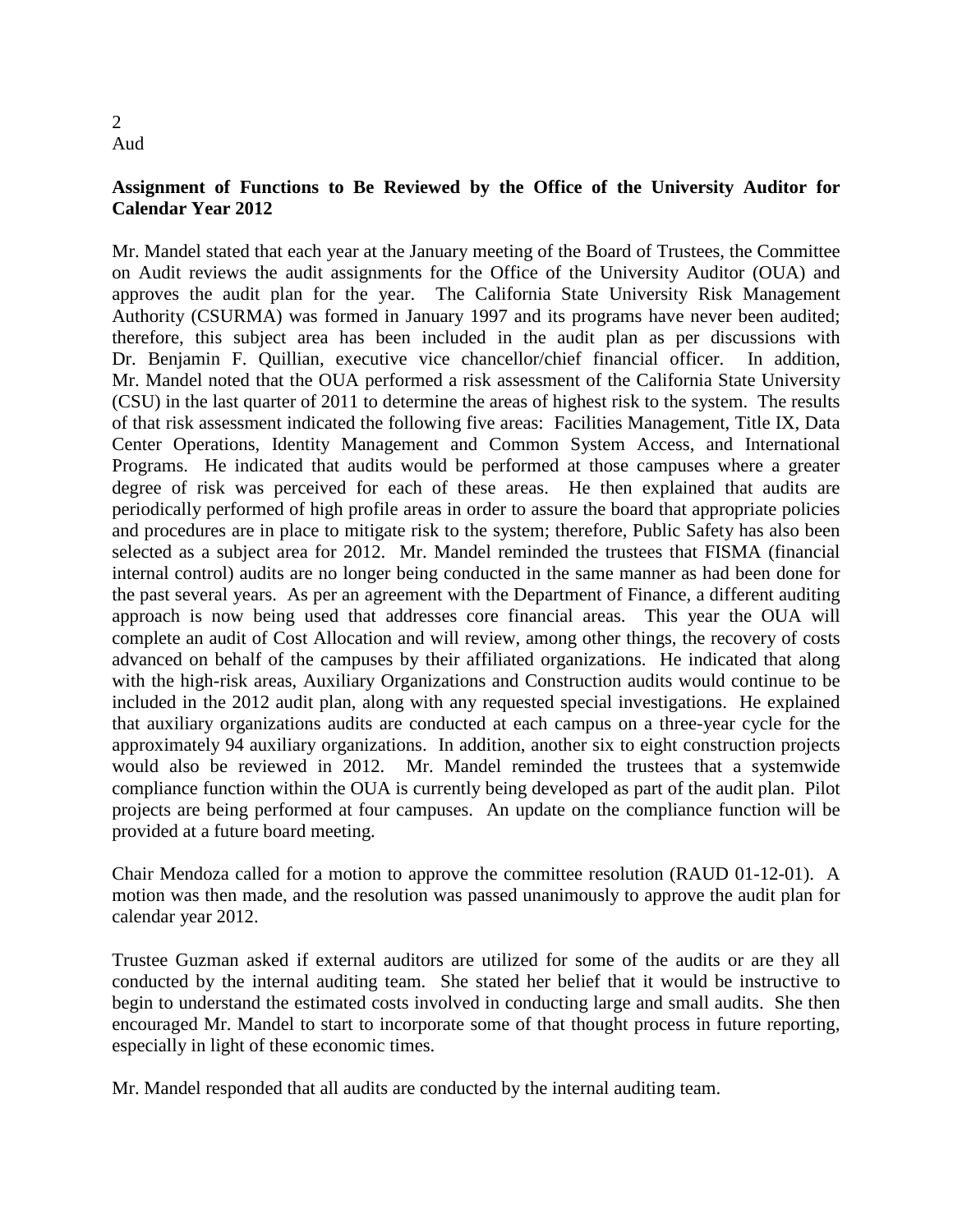Trustee Guzman requested further information regarding the audit of the International Programs.

Ms. Michelle Schlack, senior director, Office of the University Auditor, explained that the audit of International Programs will include a review of compliance with CSU executive orders pertaining to the study abroad program, including the evaluation of the controls regarding inbound students that come to the various campuses from international countries.

Trustee Guzman indicated that her question regarding the International Programs related to a conversation with Mr. Carlos González Gutiérrez, Mexico's consulate general based in Sacramento, California. She shared some of Mr. Gutierrez's concerns about the CSU study abroad program in Mexico. Mr. Gutiérrez had indicated to her that it was his understanding that CSU guidelines are harsher than University of California (UC) guidelines and that the CSU follows stricter rules. Ms. Guzman indicated that she is not criticizing these guidelines and believes in safety first, especially in light of the high-risk areas currently in Mexico. She understands that Mr. Gutiérrez sent Chancellor Reed a letter pertaining to this issue and inquired if there is an update.

Chancellor Reed responded that the CSU may be stricter than UC, but UC has its own facility in Mexico City, where they do most of their business. The CSU does not have any facilities in Mexico. He explained that he has tried to follow the state department's travel warnings and advisories and has also contracted with a company that gathers intelligence for use in making these decisions. He indicated that with Mexico, he has approved every faculty member that has requested to go to Mexico, but has not done so for the students. Chancellor Reed stated that one of his concerns is that during the weekend days students do not necessarily stay around the housing facilities that are provided and the danger is just too great based upon intelligence reports, but indicated that this issue will continue to be monitored. He stated that a decision was made to open an international program in Haifa, Israel beginning fall 2012, based upon their safety precautions for students.

Trustee Guzman commented that she would appreciate hearing more regarding the programs for inbound students after the completion of the audit on International Programs, especially if students will not be traveling to Mexico at this time. She hoped that the CSU will continue to invite Mexico's students to the United States in order to enrich some of the programs as a result.

Trustee Lang asked whether internal audit ever becomes involved in the areas of synergies or efficiencies, as it is her belief that it may be a resource that the CSU can use to guide and facilitate some of those projects.

Mr. Mandel responded that the OUA has not included these areas in the audit scope up to this point.

Trustee Chandler inquired on the measures being taken regarding security protection of confidential information/data with the proliferation of hackers.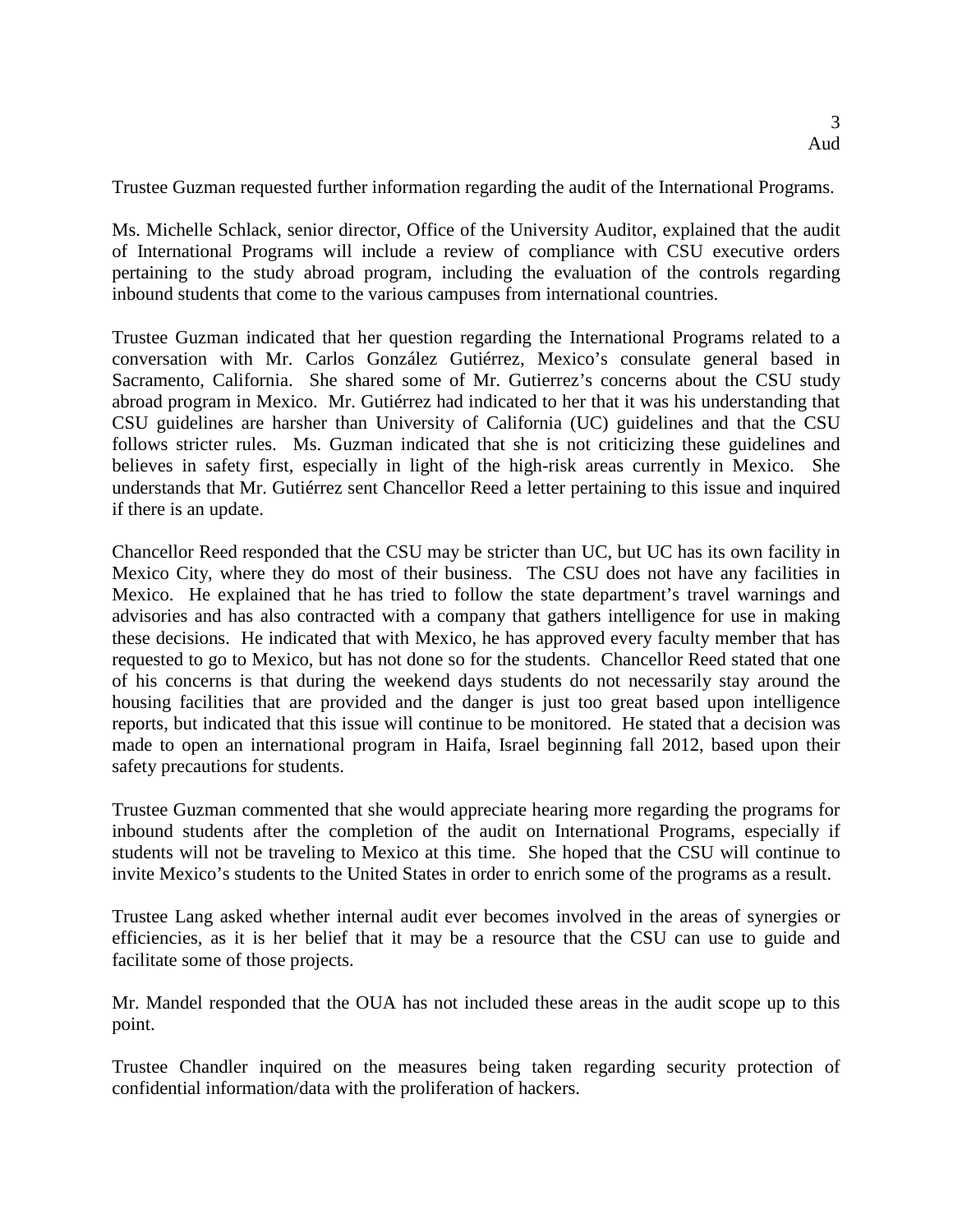#### 4 Aud

Mr. Michael Caldera, senior director, Office of the University Auditor, responded that the Sensitive Data Security and Protection audit conducted this past year is an ongoing continuation of our information security audit that we performed a couple of years ago. He explained that the scope is not so much on IT security controls as it is with sensitive data in general. He noted that the campuses are doing a great job in improving security of that data by being proactive. He stated that obviously the regulations are always changing and the OUA will continue to add security of data into all future IT audits. Mr. Caldera indicated that security reviews will also be included in this year's audits of Data Center Operations and Identity Management and Common System Access. He commented that these issues are important to the OUA and the board will continue to be kept abreast of any exposures to the system.

# **Report on the Systemwide Audit in Accordance with Generally Accepted Accounting Principles Including the Report to Management**

Dr. Benjamin F. Quillian, executive vice chancellor/chief financial officer, stated that the CSU is subject to financial statement and compliance audits. He reported that fiscal year ended June 30, 2011 was very successful from an audit perspective. He noted that all of the system reports were completed on schedule and clean opinions were issued by KPMG.

Mr. George V. Ashkar, assistant vice chancellor/controller, presented the financial statements for the CSU system for fiscal year ended June 30, 2011. Mr. Ashkar reported that total revenues for the university were \$6.1 billion in 2010-11 and added that there was no significant change in total revenues from the prior year. University revenues by source included an increase of \$227 million in state noncapital appropriations, used primarily for payroll costs. There was also an increase of \$69 million in student tuition fees – this was used to increase classes for students and to mitigate reductions in student access and enrollment from budget cuts. He indicated that these increases were offset by a decrease in grants, contracts, and gifts, primarily due to the \$338 million decrease in federal funds under the American Recovery and Reinvestment Act (ARRA).

Mr. Ashkar reported that total operating expenses for the university increased by \$415 million (7.6 percent), from \$5.5 billion in 2009-10 to \$5.9 billion in 2010-11. Approximately \$244 million of the \$415 million increase in total operating expenses was due to the increase of salaries and benefits, mainly as a result of the termination of furloughs. He noted that instruction and other educational support account for approximately 70 percent of the total operating expenses.

Mr. Ashkar reported that there are no significant changes in total net assets in 2010-11. Total net assets as of June 30, 2011 were \$5.9 billion. The ending balance of the unrestricted net assets reached \$1.83 billion, and most were designated for very specific purposes (i.e., enterprise activities, campus-based programs, etc.).

Chair Mendoza inquired as to the balance of undesignated net assets and asked if assets designated by the board could also be undesignated by the board.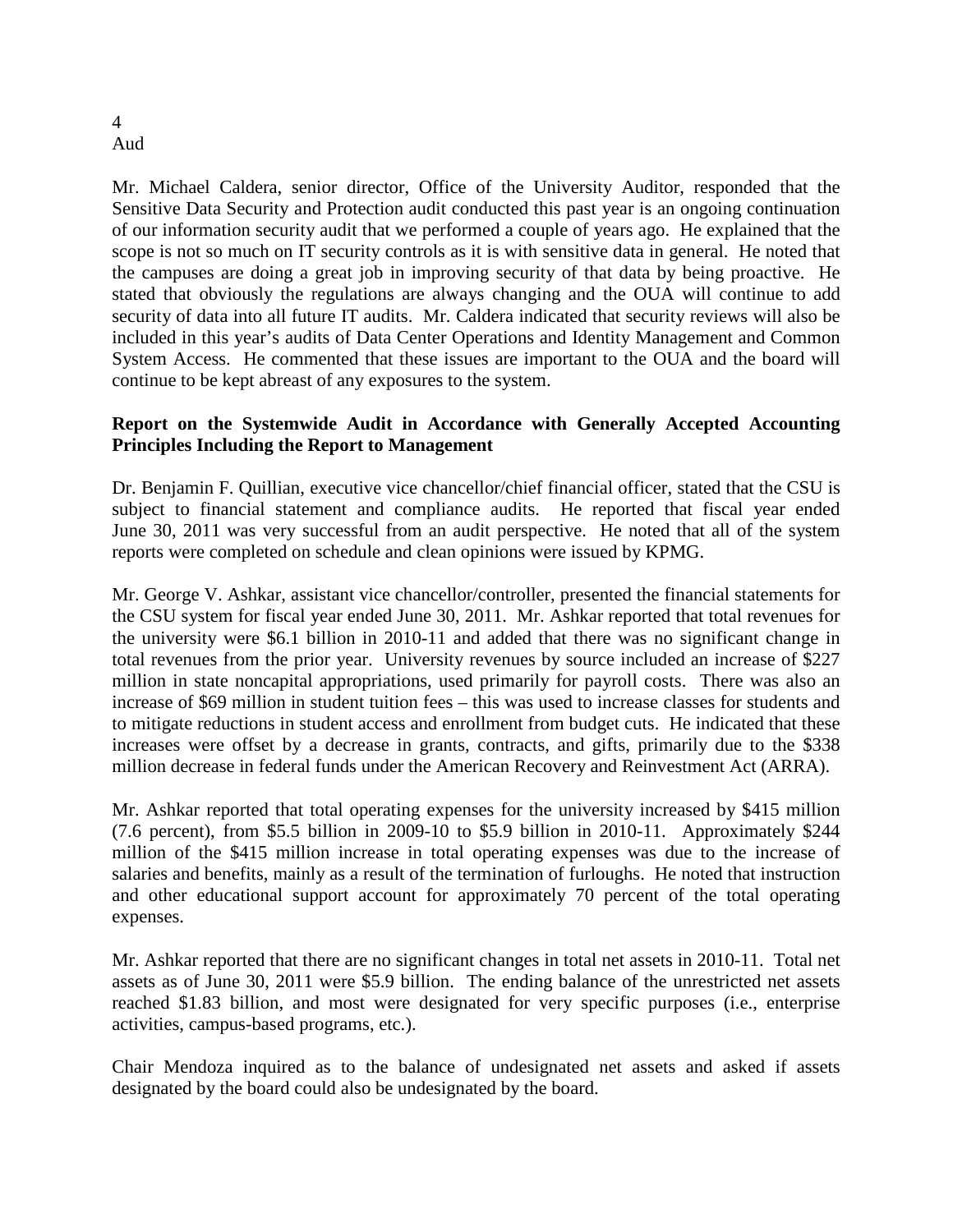Mr. Ashkar responded that undesignated net assets are approximately \$600 million, and designated are approximately \$1.2 billion. He then stated his belief that assets could not be undesignated by the board.

Mr. Ashkar provided information pertaining to major events since June 30, 2011 as follows: The state budgeted appropriations for the university were reduced by \$650 million before adjustments, or 24 percent, to approximately \$2.10 billion in 2011-12. In December 2011, the university's fiscal year 2011-12 appropriations were further reduced by an additional \$100 million due to the \$1 billion shortfall in the state revenues. To mitigate the reductions in state appropriations, the university increased tuition fee rates approved by the board; reduced base resident student enrollment target for 2011-12 by roughly 10,000 full-time equivalent students to approximately 331,716; and instituted expense reduction measures (approximately \$292 million) across the campuses as well as the CSU Chancellor's Office.

# **Single Audit Report of Federal Funds**

Mr. Ashkar presented the findings of the A-133 Single Audit Report. He stated that every year the CSU system issues a Single Audit Report that includes the 23 campuses and the CSU Chancellor's Office. He further stated that the report discloses the findings and questioned costs relating to the following: financial statements reported in accordance with Government Auditing Standards (GAS) and the federal awards in accordance with Office of Management and Budget (OMB) Circular A-133. He explained that an entity that expends \$500,000 or more in a year in federal awards is required to issue a single audit report. He stated that the federal awards recorded by the campuses, including financial aid and nonfinancial aid programs, are disclosed in the systemwide single audit report.

Mr. Ashkar then highlighted significant details in the report. He indicated that total federal awards received by the university decreased by \$142 million (from \$2.468 billion in fiscal year 2009-10 to \$2.326 billion in fiscal year 2010-2011). He added that the \$142 million reduction was a result of a \$200 million increase in grants and loans of student financial aid programs that was partly offset by a \$341 million decrease in ARRA funds provided through the State Fiscal Stabilization Fund.

Mr. Ashkar continued his presentation by providing a summary of the six findings as a result of the A-133 Single Audit Report. Finding 11-01 related to control procedures in the review of the outstanding receivable balance. The federal awards findings, 11-02 through 11-06, related to control procedures in the administration of federal financial aid programs (e.g., William D. Ford direct loan program and the Pell Grant program). Mr. Ashkar stated that all campuses have prepared corrective action plans that are currently being implemented. He indicated that the CSU Chancellor's Office, in conjunction with the OUA, will review those plans to ensure appropriate corrective action is taken on the reported findings. He also indicated that in addition to the campus audits, there were 29 individual accounting firms auditing the financial statements of the various CSU auxiliaries. As a result of these reviews, 12 auxiliaries had 16 significant deficiencies and one auxiliary had a material weakness. Mr. Ashkar stated that he would provide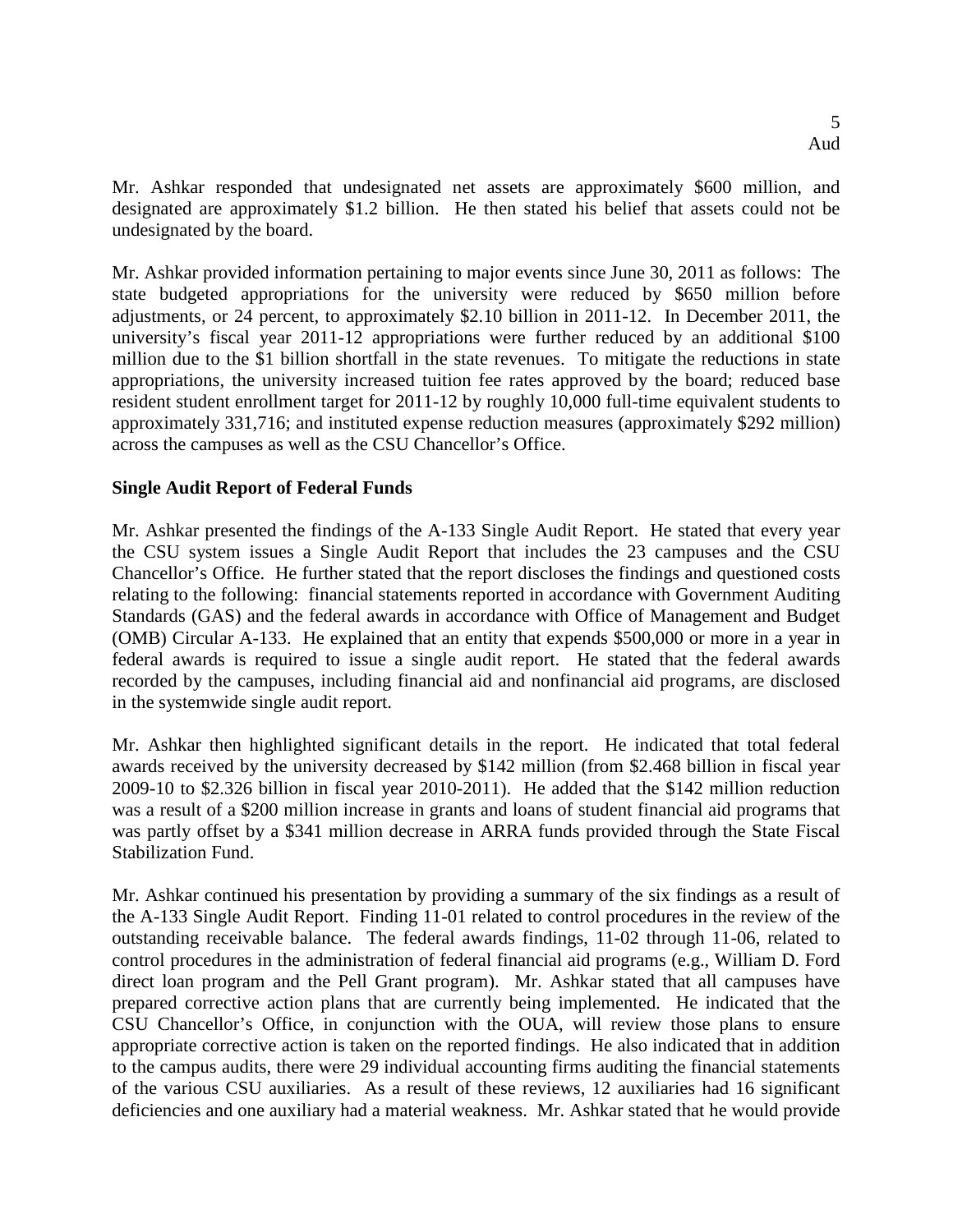a progress report on the status of the completion of all of the corrective action plans at the next board meeting in March 2012.

Mr. Ashkar thanked all of the campus presidents and their accounting staffs for the great effort in completing all accounting deadlines, especially in light of a very complex audit. He also thanked his accounting staff for the efficient and comprehensive effort in completing the financial reporting process this year.

Mr. Ashkar then introduced the KPMG representatives: Mr. Mark Thomas, managing partner, and Tracy Hensley, partner in charge of the A-133 audit. Mr. Thomas reported that KPMG issued unqualified, clean opinions relating to the university's consolidated financial statements and the audit of federal funds for fiscal year ended June 30, 2011. He stated that the CSU audit is a monumental effort and included significant areas such as the self-insured risk pool, postemployment benefits, construction, a wide variety of endowment investments, as well as debt financing and refinancing. Mr. Thomas stated that if there were any difficulties or disagreements with management in performing the audit, KPMG would be required to communicate those to the board – he reported that none were noted.

Mr. Thomas stated that the other component of the annual audit is the single audit of federal funds. Because the CSU is a large recipient of federal funds, it is subject to OMB Circular A-133. He noted that the CSU receives approximately \$2.3 billion in federal funds, of that approximately \$2.2 billion is in student financial aid. He reported that KPMG and the CSU Chancellor's Office have spent a significant amount of time discussing the six findings noted in the audit to determine the root causes. He indicated that KPMG has also provided training to the campuses, along with remediation, to help prevent reoccurrences of these control deficiencies.

Trustee Hauck thanked Mr. Ashkar, his staff, and Mr. Thomas for their excellent work and for the tremendous progress that has been made over the years, especially in light of the complexity of the CSU and all the requirements necessary for completing the audit. He asked both Mr. Ashkar and Mr. Thomas whether there are any serious concerns regarding the financial operations of the auxiliary organizations and whether they are cooperating in terms of correcting deficiencies.

Mr. Ashkar stated that each year, three days of very intensive training on the financial reporting process is conducted for all of the campuses and auxiliary organizations. He added that auxiliary personnel and their external auditors participated in this training, enhancing their knowledge of the requirements from a reporting standpoint. He indicated that the auxiliaries are taking the findings very seriously and are implementing corrective actions. Mr. Ashkar stated his belief that the relationship with the auxiliaries is much closer from an accounting standpoint and great progress has been made in that regard.

Mr. Thomas stated that KPMG has seen significant increases in the level of accountability of the auxiliary organizations regarding the standards established for the audits. He further stated that in addition to all the requirements of a not-for-profit organization, there are CSU-specific executive orders, etc., that add to the complexity of the financial reporting process.

6 Aud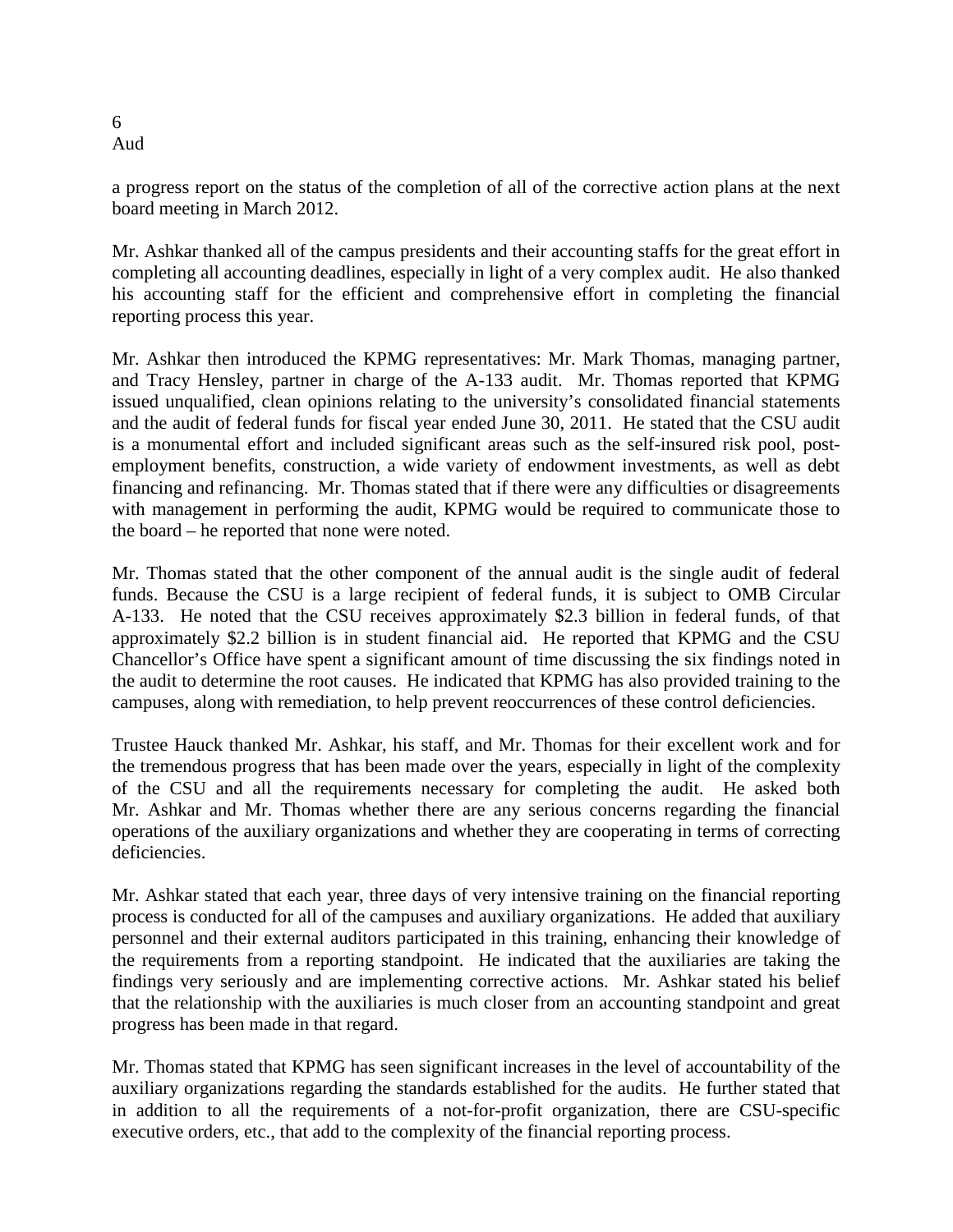Dr. Quillian commented that recently issued qualifications are now required of the auxiliary auditors.

Chair Mendoza also commended and thanked everyone for their tremendous efforts in meeting the requirements of the audit.

The meeting adjourned.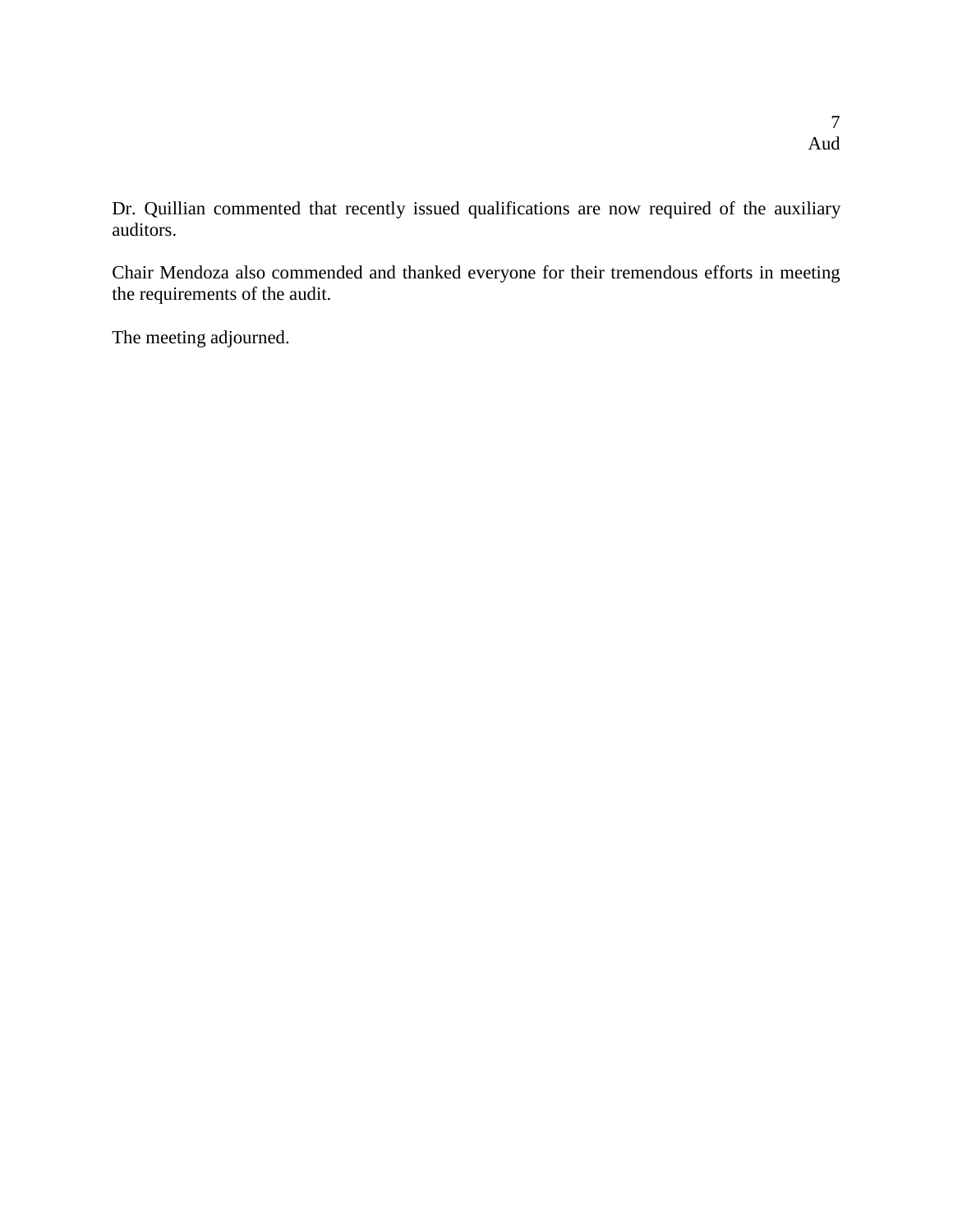#### **Information Item**

Agenda Item 1 March 19-20, 2012 Page 1 of 5

## **COMMITTEE ON AUDIT**

## **Status Report on Current and Follow-up Internal Audit Assignments**

### **Presentation By**

Larry Mandel University Auditor

### **Summary**

This item includes both a status report on the 2012 audit plan and follow-up on past assignments. For the current year, assignments have been made to conduct reviews of Auxiliary Organizations, CSURMA, high-risk areas (Facilities Management, Title IX, Data Center Operations, Identity Management and Common System Access, International Programs), high profile area (Public Safety), core financial area (Cost Allocation), and Construction. In addition, follow-up on past assignments (Auxiliary Organizations, Cashiering, IT Disaster Recovery, Financial Aid, Intercollegiate Athletics, Business Continuity, Fund Raising, Delegations of Authority, ADA Compliance, Sensitive Data Security, and Academic Personnel) is currently being conducted on approximately 55 prior campus/auxiliary reviews. Attachment A summarizes the reviews in tabular form. An up-to-date Attachment A will be distributed at the committee meeting.

# **Status Report on Current and Follow-up Internal Audit Assignments**

### *Auxiliary Organizations*

The initial audit plan indicated that approximately 314 staff weeks of activity (31.9 percent of the plan) would be devoted to auditing internal compliance/internal control at eight campuses/30 auxiliaries. Report writing is being completed at one campus/four auxiliaries, and fieldwork is being conducted on one campus.

### *CSURMA*

The initial audit plan indicated that approximately 12 staff weeks of activity (1.2 percent of the plan) would be devoted to a review at the headquarters office to ensure proper management of the processes for administration of the various risk management programs.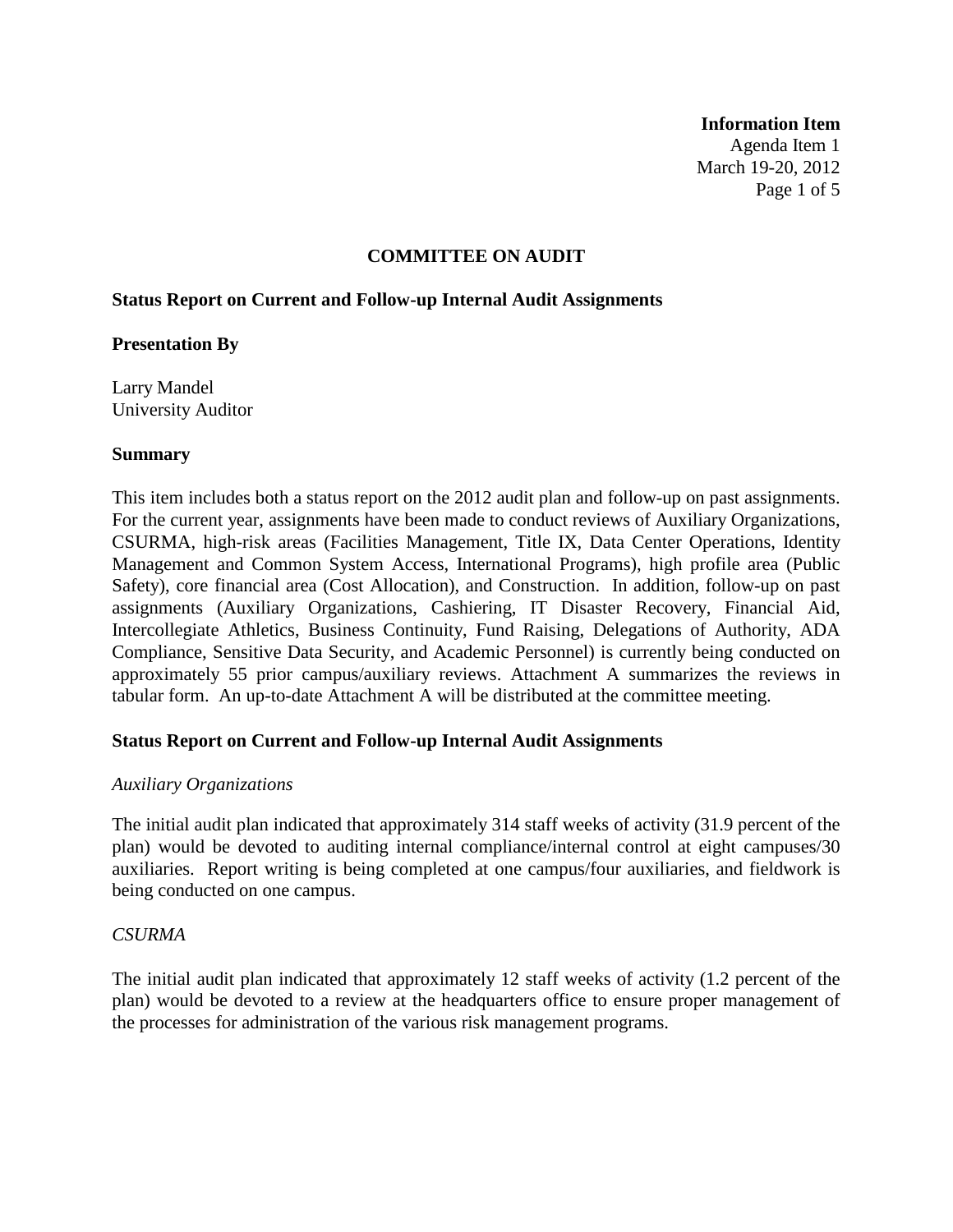Aud Agenda Item 1 March 19-20, 2012 Page 2 of 5

## *High-Risk Areas*

## Facilities Management

The initial audit plan indicated that approximately 43 staff weeks of activity (4.4 percent of the plan) would be devoted to reviewing cost allocations, deferred maintenance; building and grounds conditions; sustainable building practices; material and equipment inventory; and work order scheduling and control systems. Six campuses will be reviewed, and fieldwork is being conducted on one campus.

# Title IX

The initial audit plan indicated that approximately 43 staff weeks of activity (4.4 percent of the plan) would be devoted to a review of compliance with federal and state laws, trustee policy, systemwide directives, and campus policies and procedures; roles and responsibilities of Title IX coordinators; review of notification requirements; grievance and complaint procedures for students, faculty, staff, and third parties; testing of campus efforts to investigate and resolve complaints; processes to monitor and report gender equity in campus programs including athletics; collection, analysis, and reporting of campus statistics; and the protection of sensitive and confidential information. Six campuses will be reviewed, and fieldwork is being conducted on one campus.

### Data Center Operations

The initial audit plan indicated that approximately 43 staff weeks of activity (4.4 percent of the plan) would be devoted to review of data center operations, including policies, physical security, environmental controls, processing and scheduling controls, backup and recovery processes, and emergency preparations. Six campuses will be reviewed, and report writing is being completed at one campus.

### Identity Management and Common Systems Access

The initial audit plan indicated that approximately 43 staff weeks of activity (4.4 percent of the plan) would be devoted to a review of authorization processes used to validate the identity of users and ensure that users are appropriate, including server security hosting the directory services, the authentication process, and procedures used to create and maintain the user credentials. Six campuses will be reviewed.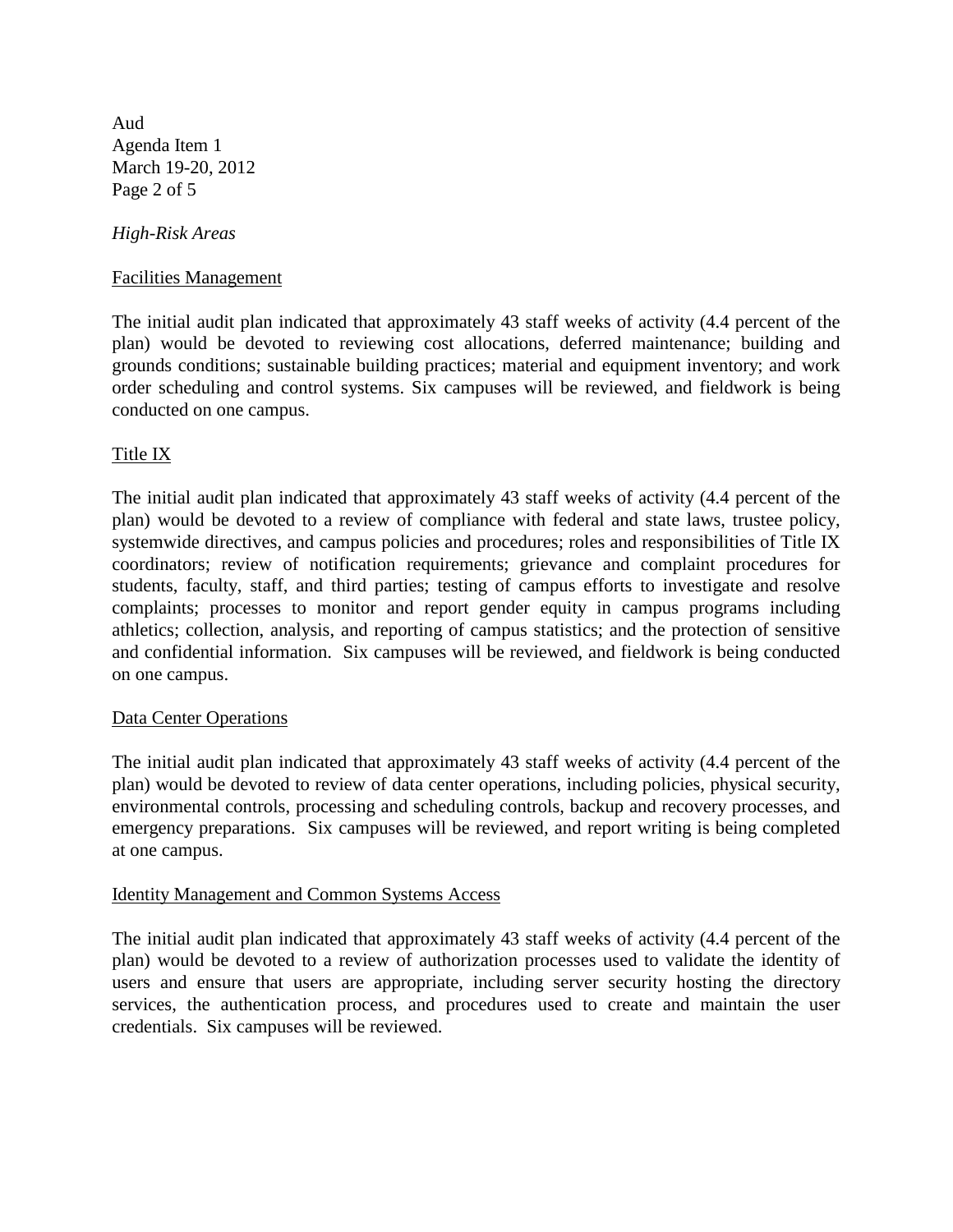Aud Agenda Item 1 March 19-20, 2012 Page 3 of 5

## International Programs

The initial audit plan indicated that approximately 43 staff weeks of activity (4.4 percent of the plan) would be devoted to a review of program approvals, fiscal administration and controls; risk management processes; curriculum and credit transfers; utilization of third-party providers; compliance with U.S. Department of State and other regulatory international travel requirements; and processes used to recruit international students, verify student credentials, and provide support on campus. Six campuses will be reviewed.

# *High Profile Area*

# Public Safety

The initial audit plan indicated that approximately 43 staff weeks of activity (4.4 percent of the plan) would be devoted to a review of policies and procedures; compliance with state-mandated standards and training requirements; trained and certified public safety personnel; timely response to incidents; appropriate use of force; approval, control and maintenance over sensitive or special equipment; crime reporting; adjudication of internal investigations or personnel complaints; and unauthorized use of law enforcement data.

# *Core Financial Area*

# Cost Allocation

The initial audit plan indicated that approximately 43 staff weeks of activity (4.4 percent of the plan) would be devoted to a review of the development, approval, and maintenance of campus cost allocation plans; recovery of costs; management oversight and approval of plans; indirect rate formation; direct cost capture; and billing and collection processes. Two reports await a campus response prior to finalization, report writing is being completed at three campuses, and fieldwork is being conducted on one campus.

# *Construction*

The initial audit plan indicated that approximately 52 staff weeks of activity (5.3 percent of the plan) would be devoted to a review of design budgets and costs; the bid process; invoice processing and change orders; project management, architectural, and engineering services; contractor compliance; cost verification of major equipment and construction components; the closeout process and liquidated damages; and overall project accounting and reporting. Seven projects will be reviewed, and report writing is being completed for one project.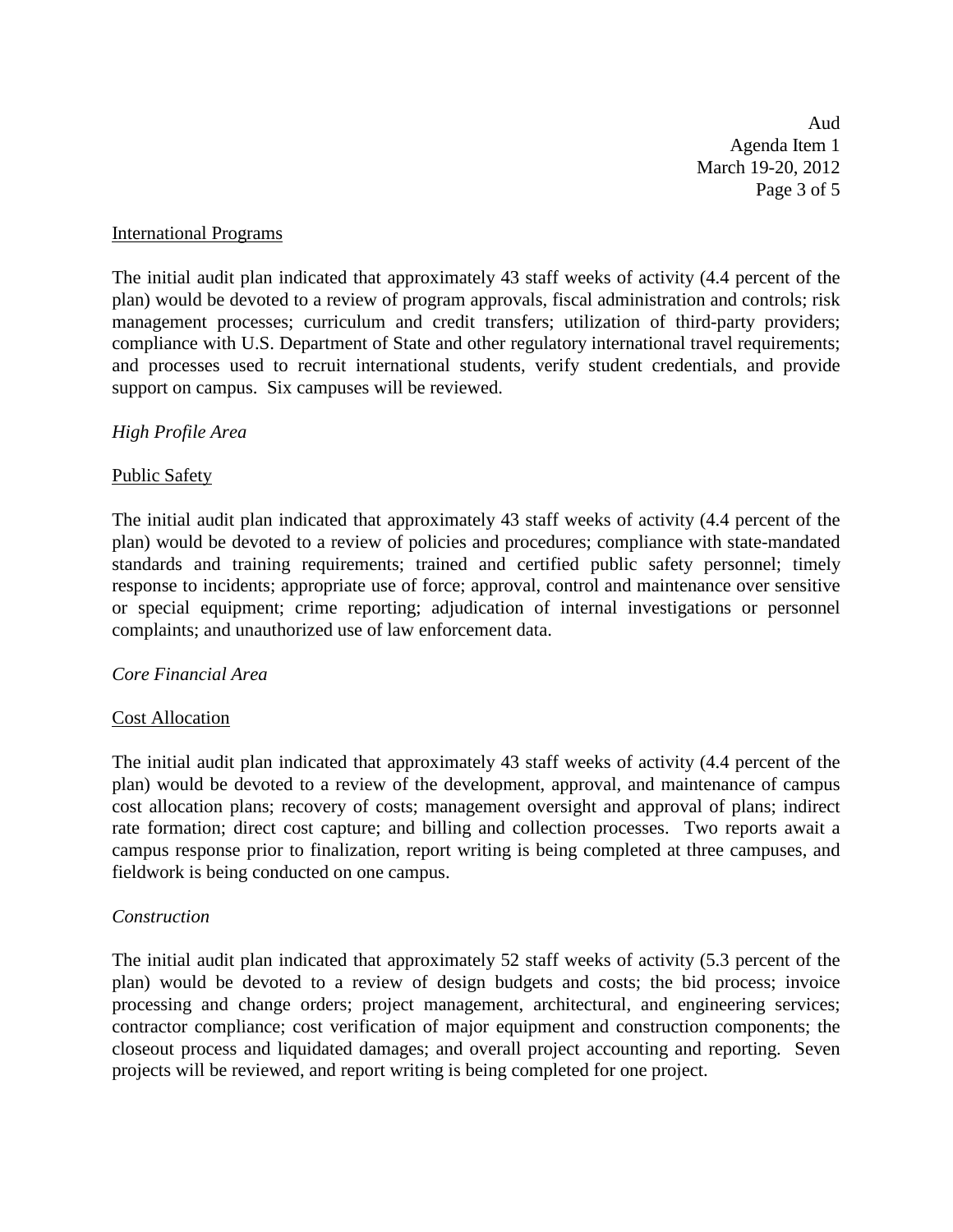Aud Agenda Item 1 March 19-20, 2012 Page 4 of 5

# *Compliance Function*

The initial audit plan indicated that approximately 86 staff weeks of activity (8.7 percent of the plan) would be devoted to an initial inventory of compliance activities and owners, and a determination of major areas of compliance risk.

# *Information Systems*

The initial audit plan indicated that approximately 45 staff weeks of activity (4.6 percent of the plan) would be devoted to technology support for all high-risk and auxiliary audits. Reviews and training are ongoing.

## *Investigations*

The Office of the University Auditor is periodically called upon to provide investigative reviews, which are often the result of alleged defalcations or conflicts of interest. In addition, whistleblower investigations are being performed on an ongoing basis, both by referral from the state auditor and directly from the CSU Chancellor's Office. Forty-three staff weeks have been set aside for this purpose, representing approximately 4.3 percent of the audit plan.

# *Special Projects*

The Office of the University Auditor is periodically called upon to provide non-investigative support to the CSU Chancellor's Office/campuses. Ninety-one staff weeks have been set aside for this purpose, representing approximately 9.2 percent of the audit plan.

# *Follow-ups*

The audit plan indicated that approximately 11 staff weeks of activity (1.1 percent of the plan) would be devoted to follow-up on prior audit recommendations. The Office of the University Auditor is currently tracking approximately 55 prior audits (Auxiliary Organizations, Cashiering, IT Disaster Recovery, Financial Aid, Intercollegiate Athletics, Business Continuity, Fund Raising, Delegations of Authority, ADA Compliance, Sensitive Data Security, and Academic Personnel) to determine the appropriateness of the corrective action taken for each recommendation and whether additional action is required.

## *Consultations Committees*

The Office of the University Auditor is periodically called upon to provide consultation to the campuses and/or to perform special audit requests made by the chancellor. Twenty-four staff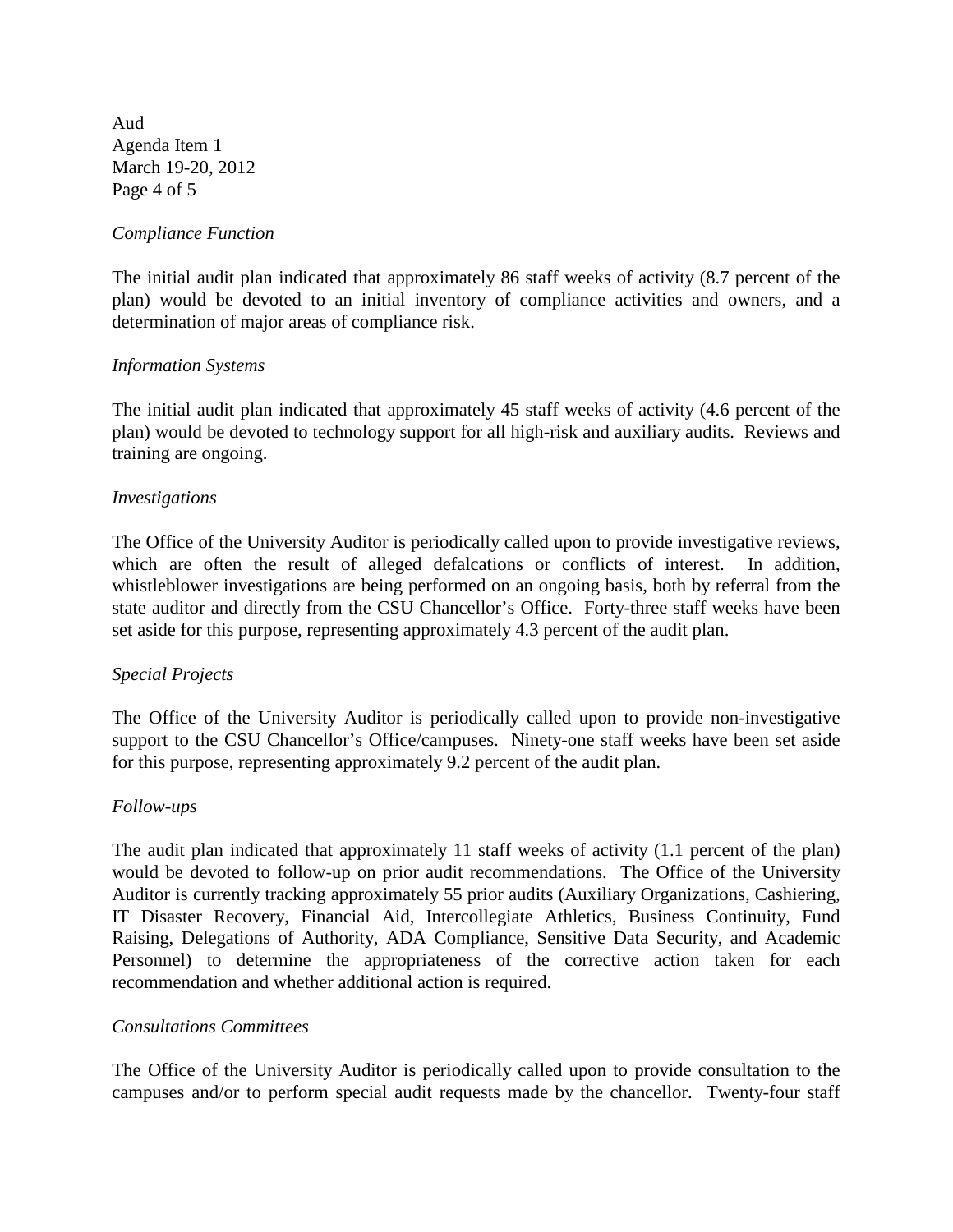Aud Agenda Item 1 March 19-20, 2012 Page 5 of 5

weeks have been set aside for this purpose, representing approximately 2.4 percent of the audit plan.

# *Annual Risk Assessment*

The Office of the University Auditor annually conducts a risk assessment to determine the areas of highest risk to the system. Four staff weeks have been set aside for this purpose, representing approximately 0.4 percent of the audit plan.

## *Committees*

Staff of the Office of the University Auditor is periodically called upon to sit on systemwide committees to offer an audit perspective. Seven staff weeks have been set aside for this purpose, representing approximately 0.7 percent of the audit plan.

## *Annual Risk Assessment*

The Office of the University Auditor annually conducts a risk assessment to determine the areas of highest risk to the system. Four staff weeks have been set aside for this purpose, representing approximately 0.4 percent of the audit plan.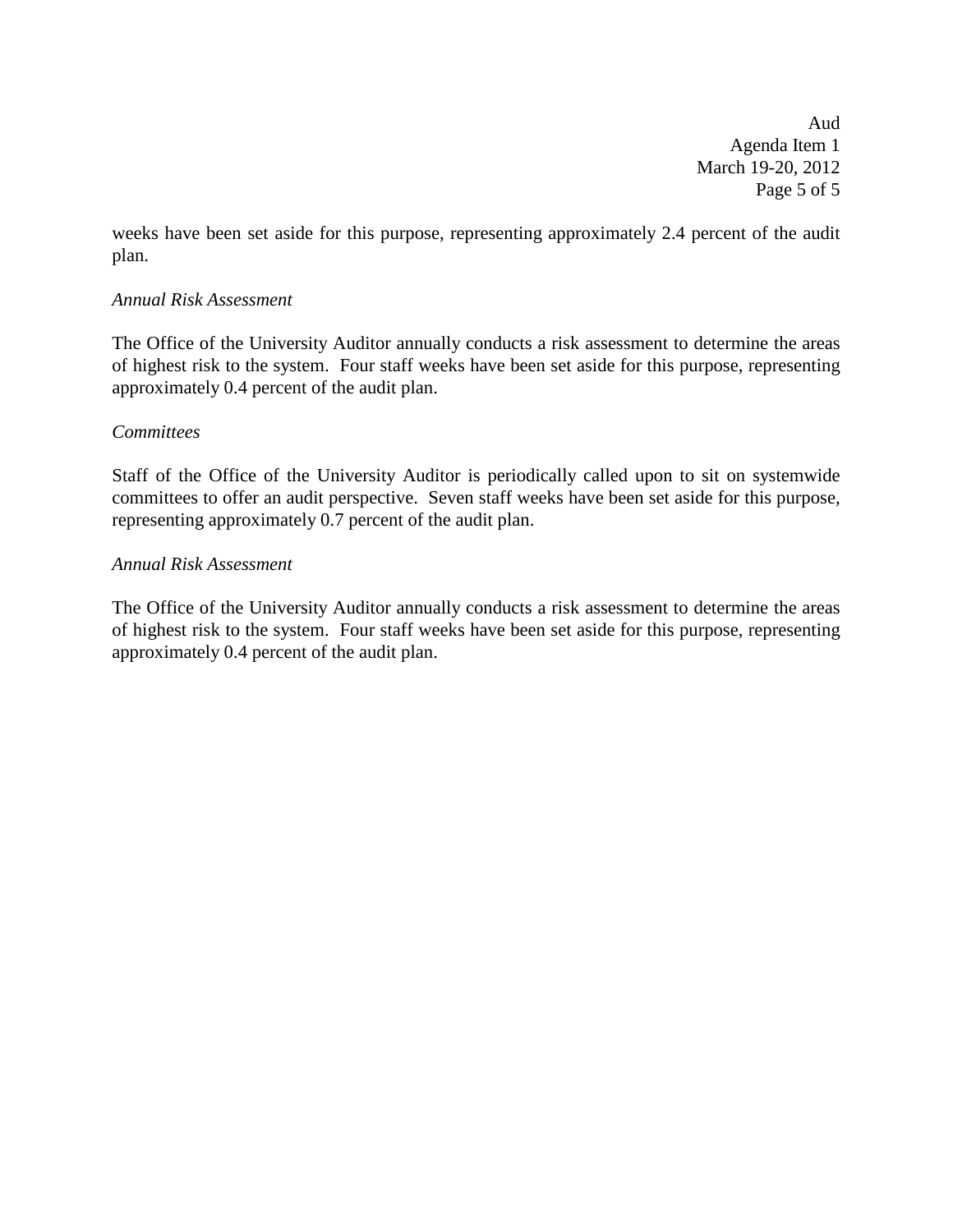#### **Status Report on Current and Follow-Up Internal Audit Assignments** (as of 3/9/2012)

|            | 2012 ASSIGNMENTS |           |           |           |            |                                                                                                       |       |        |               | FOLLOW-UP PAST/CURRENT ASSIGNMENTS |           |                          |       |                          |                    |                |  |
|------------|------------------|-----------|-----------|-----------|------------|-------------------------------------------------------------------------------------------------------|-------|--------|---------------|------------------------------------|-----------|--------------------------|-------|--------------------------|--------------------|----------------|--|
|            | Aux              | Cost      | Title     | Data      | Facilities | Indentity                                                                                             | Int'l |        | Public CSURMA |                                    | Auxiliary |                          |       | Cashiering               | <b>IT Disaster</b> |                |  |
|            | Orgs             | Alloc     | IX        | Ctr       | Mgmt       | Mgmt/Comm                                                                                             | Prog  | Safety |               | Organizations                      |           |                          |       |                          |                    | Recovery       |  |
|            |                  |           |           | Ops       |            | Access                                                                                                |       |        |               | *Recs<br>**Mo.<br>$\bullet$ No.    |           | *Recs                    | **Mo. | *Recs                    | **Mo.              |                |  |
| <b>BAK</b> |                  |           |           |           |            |                                                                                                       |       |        |               | $\overline{4}$                     | 4/16      | 6                        | 2/3   | $\,6\,$                  | 4/4                | $\blacksquare$ |  |
| CHI        |                  |           |           |           |            |                                                                                                       |       |        |               | 3                                  | 19/20     | $\#$                     |       |                          |                    |                |  |
| CI         |                  |           |           |           | <b>FW</b>  |                                                                                                       |       |        |               | 3                                  | 9/15      | 6                        |       |                          | 0/7                | $\overline{7}$ |  |
| <b>DH</b>  |                  |           |           | <b>RW</b> |            |                                                                                                       |       |        |               | 3                                  | 22/22     | $\blacksquare$           | 4/4   | $\blacksquare$           | 4/4                | $\sim$         |  |
| EB         |                  |           |           |           |            |                                                                                                       |       |        |               | 3                                  |           |                          |       |                          | 4/4                | $\blacksquare$ |  |
| <b>FRE</b> |                  | <b>RW</b> |           |           |            |                                                                                                       |       |        |               | 6                                  | 22/25     | $\overline{7}$           | 8/8   | $\blacksquare$           |                    |                |  |
| <b>FUL</b> | <b>RW</b>        |           |           |           |            |                                                                                                       |       |        |               | $\overline{\mathbf{4}}$            | 31/32     | $\#$                     |       |                          |                    |                |  |
| <b>HUM</b> |                  | <b>RW</b> |           |           |            |                                                                                                       |       |        |               | $\overline{\mathbf{4}}$            | 25/25     | $\blacksquare$           | 4/4   | $\overline{\phantom{a}}$ |                    |                |  |
| LB         |                  |           |           |           |            |                                                                                                       |       |        |               | 3                                  | 34/34     | $\blacksquare$           |       |                          |                    |                |  |
| LA         |                  |           |           |           |            |                                                                                                       |       |        |               | $\overline{4}$                     | 13/13     | $\overline{\phantom{a}}$ |       |                          | $1/1$              | $\blacksquare$ |  |
| MA         |                  |           |           |           |            |                                                                                                       |       |        |               | $\overline{2}$                     |           |                          |       |                          | 5/5                | $\blacksquare$ |  |
| <b>MB</b>  |                  |           |           |           |            |                                                                                                       |       |        |               | $\overline{c}$                     |           |                          | 3/3   | $\blacksquare$           | 4/4                | $\blacksquare$ |  |
| <b>NOR</b> |                  | AI        |           |           |            |                                                                                                       |       |        |               | $\sqrt{5}$                         | 27/27     | $\overline{\phantom{a}}$ | 1/1   | $\blacksquare$           | 1/1                | $\blacksquare$ |  |
| <b>POM</b> |                  |           |           |           |            |                                                                                                       |       |        |               | 3                                  | 11/12     | $\#$                     |       |                          | 7/7                | $\blacksquare$ |  |
| <b>SAC</b> |                  | AI        |           |           |            |                                                                                                       |       |        |               | 6                                  | 27/36     | 9                        | 3/3   | $\overline{\phantom{a}}$ | 0/5                | $\,6\,$        |  |
| <b>SB</b>  |                  |           |           |           |            |                                                                                                       |       |        |               | 3                                  | 30/30     | $\overline{\phantom{a}}$ | 2/2   | $\mathbf{r}$             | 1/3                | $\overline{7}$ |  |
| <b>SD</b>  |                  |           |           |           |            |                                                                                                       |       |        |               | $\overline{4}$                     | 23/24     | $\#$                     |       |                          |                    |                |  |
| <b>SF</b>  | <b>FW</b>        |           |           |           |            |                                                                                                       |       |        |               | 5                                  | 29/30     | #                        | 1/1   | $\overline{\phantom{0}}$ | 4/6                | $\overline{7}$ |  |
| SJ         |                  |           | <b>FW</b> |           |            |                                                                                                       |       |        |               | $\overline{5}$                     | 46/47     | $\#$                     |       |                          |                    |                |  |
| <b>SLO</b> |                  | <b>RW</b> |           |           |            |                                                                                                       |       |        |               | $\overline{4}$                     | 0/12      | 3/#                      | 2/2   | $\blacksquare$           |                    |                |  |
| <b>SM</b>  |                  |           |           |           |            |                                                                                                       |       |        |               | 3                                  | 13/13     | $\blacksquare$           | 5/5   | $\overline{\phantom{a}}$ |                    |                |  |
| SON        |                  | <b>FW</b> |           |           |            |                                                                                                       |       |        |               | 4                                  | 12/12     | $\sim$                   |       |                          |                    |                |  |
| <b>STA</b> |                  |           |           |           |            |                                                                                                       |       |        |               | $\overline{4}$                     | 18/18     | $\blacksquare$           | 8/8   | $\blacksquare$           |                    |                |  |
| CO         |                  |           |           |           |            |                                                                                                       |       |        |               | $\overline{2}$                     | 0/0       | $\overline{\phantom{a}}$ |       |                          |                    |                |  |
| <b>SYS</b> |                  |           |           |           |            |                                                                                                       |       |        |               |                                    |           |                          | 0/2   | 4                        |                    |                |  |
|            |                  |           |           |           |            | * The number of recommendations satisfactorily addressed followed by the number of recommendations in |       |        |               |                                    |           |                          |       |                          |                    |                |  |

 $FW = Field Work In Progress$ <br>RW = Report Writing in Progress  $\begin{cases}$  the original report.

RW = Report Writing in Progress **\*\*** The number of months recommendations have been outstanding (since the formal campus exit conference).

AI = Audit Incomplete (awaiting formal exit  $\bullet$  The number of auxiliary organizations reviewed.

 $AC =$  Audit Complete

conference and/or campus response) # Represents recommendations that are being held in abeyance pending the issuance of new<br>Audit Complete<br>Audit Complete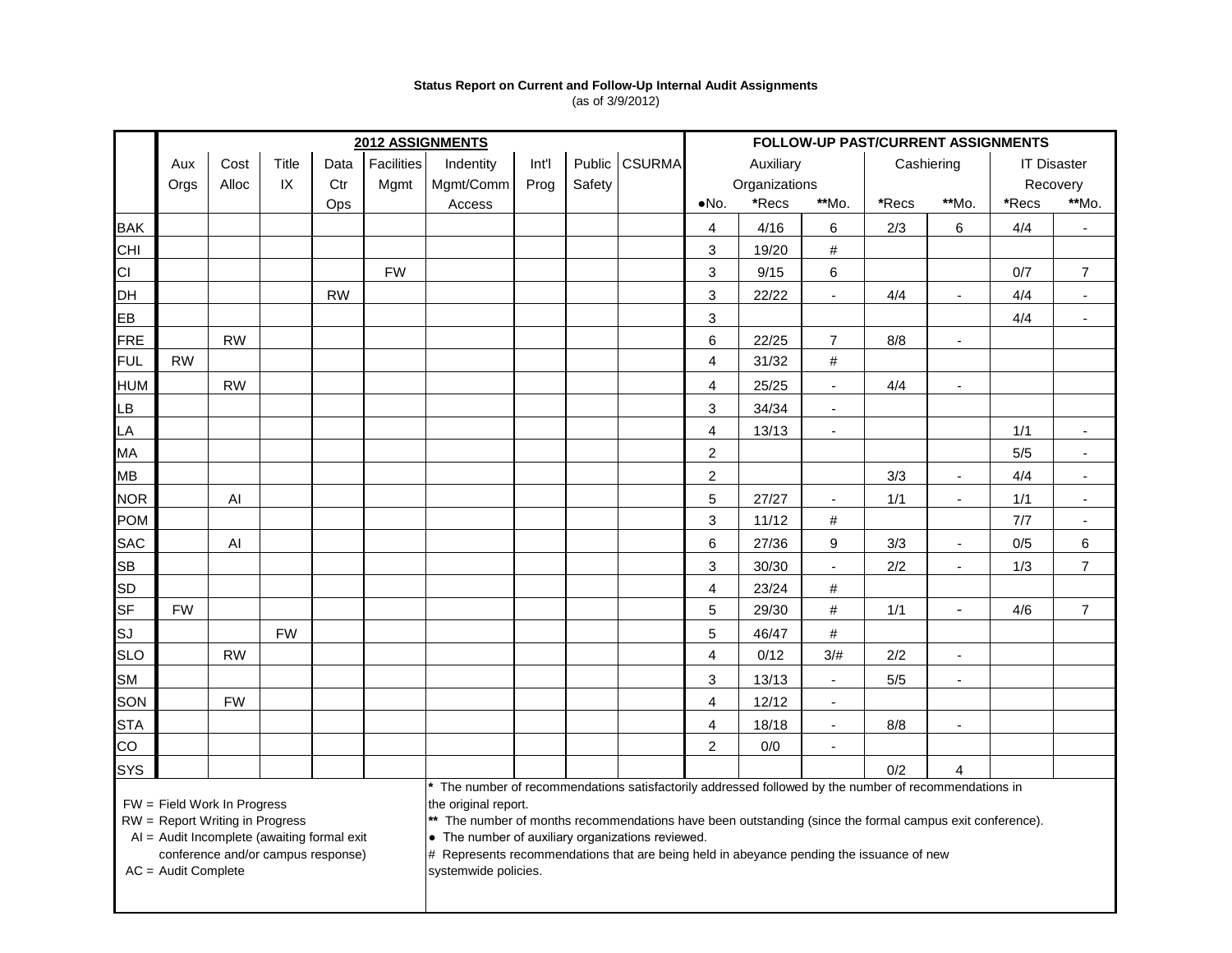#### **Status Report on Current and Follow-Up Internal Audit Assignments** (as of 3/9/2012)

|                                                                                                               |                  | FOLLOW-UP PAST/CURRENT ASSIGNMENTS |                              |                          |                               |                                                                                                                                                                                                                                                                                              |                 |                          |                             |                          |                   |                          |                                       |                          |                       |                |
|---------------------------------------------------------------------------------------------------------------|------------------|------------------------------------|------------------------------|--------------------------|-------------------------------|----------------------------------------------------------------------------------------------------------------------------------------------------------------------------------------------------------------------------------------------------------------------------------------------|-----------------|--------------------------|-----------------------------|--------------------------|-------------------|--------------------------|---------------------------------------|--------------------------|-----------------------|----------------|
|                                                                                                               | Financial<br>Aid |                                    | Intercollegiate<br>Athletics |                          | <b>Business</b><br>Continuity |                                                                                                                                                                                                                                                                                              | Fund<br>Raising |                          | Delegations<br>of Authority |                          | ADA<br>Compliance |                          | Sensitive Data<br>Security/Protection |                          | Academic<br>Personnel |                |
|                                                                                                               |                  |                                    |                              |                          |                               |                                                                                                                                                                                                                                                                                              |                 |                          |                             |                          |                   |                          |                                       |                          |                       |                |
|                                                                                                               | *Recs            | **Mo.                              | **Mo.<br>*Recs               |                          | **Mo.<br>*Recs                |                                                                                                                                                                                                                                                                                              | *Recs           | **Mo.                    | *Recs                       | **Mo.                    | *Recs             | **Mo.                    | *Recs                                 | **Mo.                    | *Recs                 | **Mo.          |
| <b>BAK</b>                                                                                                    |                  |                                    |                              |                          | 3/3                           | $\blacksquare$                                                                                                                                                                                                                                                                               |                 |                          |                             |                          |                   |                          |                                       |                          |                       |                |
| <b>CHI</b>                                                                                                    | 1/3              | $\overline{4}$                     |                              |                          |                               |                                                                                                                                                                                                                                                                                              |                 |                          | 8/8                         | $\overline{\phantom{a}}$ |                   |                          |                                       |                          |                       |                |
| CI                                                                                                            |                  |                                    |                              |                          | 2/2                           |                                                                                                                                                                                                                                                                                              |                 |                          |                             |                          | 0/4               | $\overline{4}$           |                                       |                          |                       |                |
| DH                                                                                                            |                  |                                    |                              |                          |                               |                                                                                                                                                                                                                                                                                              |                 |                          |                             |                          |                   |                          |                                       |                          |                       |                |
| EB                                                                                                            |                  |                                    | 9/9                          | $\sim$                   |                               |                                                                                                                                                                                                                                                                                              |                 |                          |                             |                          |                   |                          |                                       |                          |                       |                |
| <b>FRE</b>                                                                                                    |                  |                                    | 4/4                          | $\blacksquare$           |                               |                                                                                                                                                                                                                                                                                              |                 |                          |                             |                          |                   |                          |                                       |                          |                       |                |
| <b>FUL</b>                                                                                                    | 11/11            | $\blacksquare$                     |                              |                          |                               |                                                                                                                                                                                                                                                                                              | 13/13           |                          | 8/8                         |                          |                   |                          | 0/3                                   | 4                        |                       |                |
| <b>HUM</b>                                                                                                    | 3/3              | $\blacksquare$                     |                              |                          |                               |                                                                                                                                                                                                                                                                                              | 6/6             | $\overline{\phantom{a}}$ |                             |                          |                   |                          |                                       |                          |                       |                |
| <b>LB</b>                                                                                                     |                  |                                    | $5/5$                        | $\blacksquare$           |                               |                                                                                                                                                                                                                                                                                              |                 |                          | 6/6                         | $\blacksquare$           | 1/3               | 6                        |                                       |                          |                       |                |
| LA                                                                                                            |                  |                                    | $2/2$                        | $\overline{\phantom{a}}$ | 1/1                           | $\overline{\phantom{a}}$                                                                                                                                                                                                                                                                     |                 |                          |                             |                          | 4/4               | $\overline{\phantom{a}}$ |                                       |                          |                       |                |
| <b>MA</b>                                                                                                     |                  |                                    |                              |                          |                               |                                                                                                                                                                                                                                                                                              | 13/13           |                          |                             |                          |                   |                          |                                       |                          |                       |                |
| <b>MB</b>                                                                                                     | 0/3              | 4                                  |                              |                          |                               |                                                                                                                                                                                                                                                                                              |                 |                          | 2/2                         | $\overline{a}$           |                   |                          |                                       |                          |                       |                |
| <b>NOR</b>                                                                                                    | 4/4              | $\blacksquare$                     | 2/2                          | $\overline{\phantom{a}}$ |                               |                                                                                                                                                                                                                                                                                              |                 |                          | 4/5                         | 9                        |                   |                          |                                       |                          |                       |                |
| <b>POM</b>                                                                                                    |                  |                                    |                              |                          |                               |                                                                                                                                                                                                                                                                                              |                 |                          | 6/6                         | $\blacksquare$           |                   |                          |                                       |                          |                       |                |
| <b>SAC</b>                                                                                                    | 0/3              | $\overline{a}$                     |                              |                          |                               |                                                                                                                                                                                                                                                                                              |                 |                          |                             |                          |                   |                          | 0/1                                   | $\overline{4}$           |                       |                |
| <b>SB</b>                                                                                                     | 5/5              | $\blacksquare$                     |                              |                          |                               |                                                                                                                                                                                                                                                                                              |                 |                          | 6/8                         | 9                        | 2/5               | 8                        |                                       |                          |                       |                |
| <b>SD</b>                                                                                                     | 6/6              | $\blacksquare$                     |                              |                          | 2/2                           | $\overline{a}$                                                                                                                                                                                                                                                                               |                 |                          | 3/6                         | 9                        | 0/6               | 6                        | 0/0                                   | $\overline{\phantom{a}}$ |                       |                |
| SF                                                                                                            | 1/1              | $\blacksquare$                     |                              |                          |                               |                                                                                                                                                                                                                                                                                              |                 |                          |                             |                          |                   |                          |                                       |                          |                       |                |
| SJ                                                                                                            |                  |                                    |                              |                          | 2/2                           | $\blacksquare$                                                                                                                                                                                                                                                                               |                 |                          |                             |                          |                   |                          |                                       |                          | 0/4                   | 3              |
| <b>SLO</b>                                                                                                    |                  |                                    |                              |                          |                               |                                                                                                                                                                                                                                                                                              |                 |                          | 8/8                         | $\blacksquare$           |                   |                          |                                       |                          |                       |                |
| <b>SM</b>                                                                                                     | 0/5              | $\overline{a}$                     | 3/3                          | $\overline{\phantom{a}}$ |                               |                                                                                                                                                                                                                                                                                              |                 |                          |                             |                          | 4/4               | $\overline{\phantom{a}}$ |                                       |                          | 0/4                   | $\overline{2}$ |
| SON                                                                                                           | 5/5              | $\blacksquare$                     |                              |                          |                               |                                                                                                                                                                                                                                                                                              | 5/5             | $\blacksquare$           |                             |                          |                   |                          | 0/8                                   | 5                        |                       |                |
| <b>STA</b>                                                                                                    |                  |                                    |                              |                          |                               |                                                                                                                                                                                                                                                                                              | 8/8             | $\blacksquare$           |                             |                          |                   |                          |                                       |                          |                       |                |
| CO                                                                                                            |                  |                                    |                              |                          |                               |                                                                                                                                                                                                                                                                                              | 4/4             | $\overline{\phantom{a}}$ |                             |                          |                   |                          |                                       |                          |                       |                |
| SYS                                                                                                           |                  |                                    | 0/2                          | $\boldsymbol{9}$         | 1/1                           |                                                                                                                                                                                                                                                                                              | 2/3             | $\overline{7}$           | 0/7                         | $\overline{4}$           |                   |                          |                                       |                          |                       |                |
| FW = Field Work In Progress<br>RW = Report Writing in Progress<br>AI = Audit Incomplete (awaiting formal exit |                  |                                    |                              |                          |                               | The number of recommendations satisfactorily addressed followed by the number of recommendations in<br>the original report.<br>** The number of months recommendations have been outstanding (since the formal campus exit conference).<br>• The number of auxiliary organizations reviewed. |                 |                          |                             |                          |                   |                          |                                       |                          |                       |                |

 $AC =$  Audit Complete

conference and/or campus response) # Represents recommendations that are being held in abeyance pending the issuance of new<br>Audit Complete<br>Audit Complete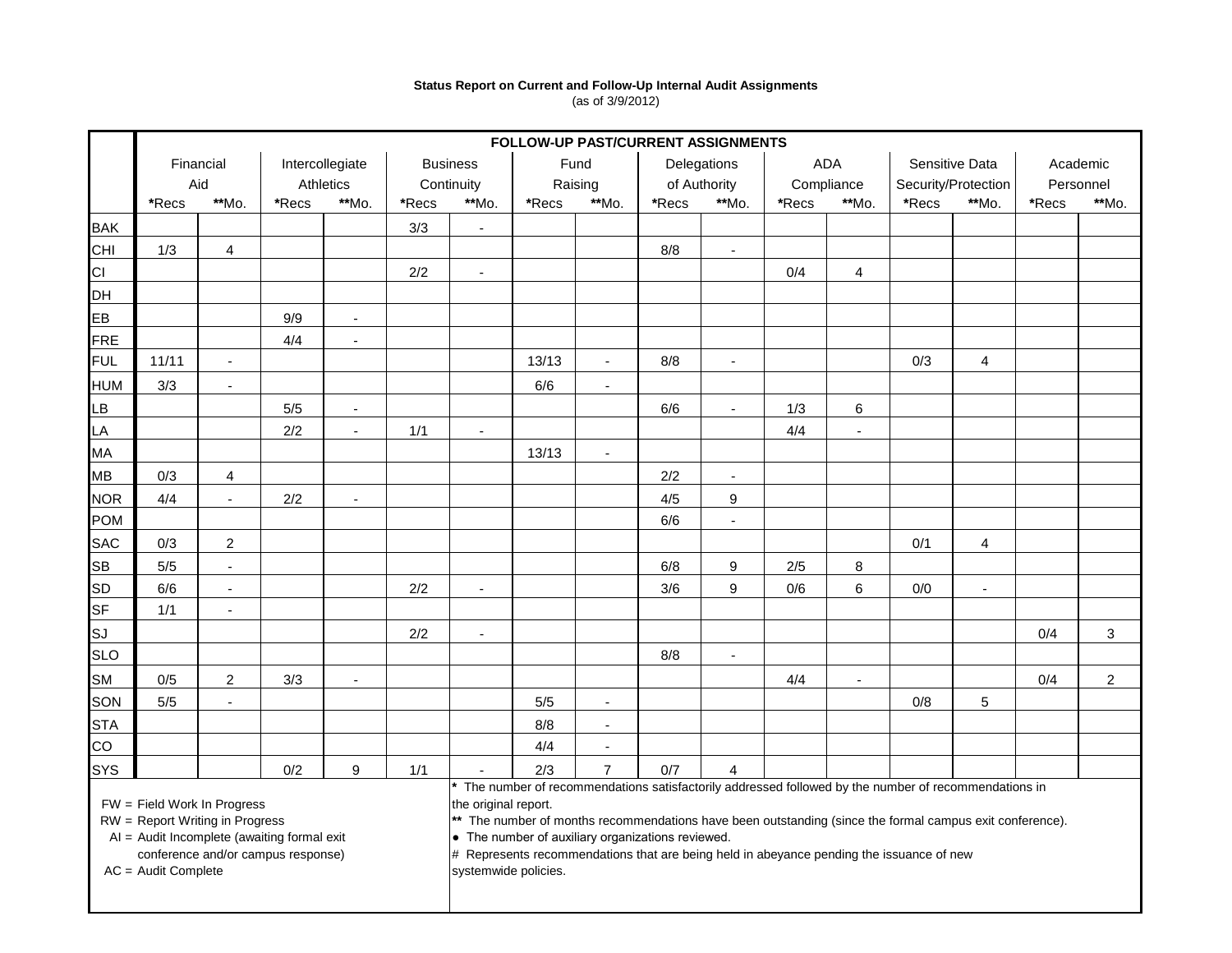#### **Status Report on Current and Follow-Up Construction Audit Assignments** (as of 3/2/2012)

|      | Project        | Project                                                                                                                                                     | <b>Contractor</b>             | <b>Construction</b> | <b>Start</b> | Comp.         | <b>Managed</b> |               | <b>Current Campus Follow-Up</b> |                          | <b>CPDC Follow-Up</b> |        |
|------|----------------|-------------------------------------------------------------------------------------------------------------------------------------------------------------|-------------------------------|---------------------|--------------|---------------|----------------|---------------|---------------------------------|--------------------------|-----------------------|--------|
|      | No.            |                                                                                                                                                             |                               | Cost                | <b>Date</b>  | <b>Date</b>   | <b>By</b>      |               | <b>**RECS</b>                   | ***MO.                   | **RECS                | ***MO. |
|      |                |                                                                                                                                                             |                               |                     |              |               |                |               |                                 |                          |                       |        |
| 2011 | CH-206         | <b>Wildcat Activity Center</b>                                                                                                                              | Otto Construction             | \$45,624,250        | 9/17/2007    | Aug-09        | Campus         | $\mathsf{AC}$ | $5/5$                           | $\blacksquare$           |                       |        |
|      | SA-386         | Student Housing, Phase I                                                                                                                                    | <b>Brown Construction</b>     | \$43,605,902        | 6/18/2007    | Oct-09        | Campus         | AC            | 7/7                             | $\sim$                   |                       |        |
|      | EB-134         | Student Svcs. Replace. Bldg.                                                                                                                                | Lathrop Construction          | \$34,091,225        | 8/15/2007    | $Jul-10$      | Campus         | $\mathsf{AC}$ | $7/7$                           | $\overline{\phantom{a}}$ |                       |        |
|      | <b>NO-94</b>   | Performing Arts Center                                                                                                                                      | <b>CW Driver</b>              | \$96,786,431        | 3/10/2008    | Apr-11        | Campus         | AC            |                                 |                          | 0/1                   | 4      |
|      | <b>POM-389</b> | Student Housing, Phase II                                                                                                                                   | <b>WE O'Neal Construction</b> | \$60,720,526        | 6/16/2008    | $Jul-10$      | Campus         | $\mathsf{AC}$ | 3/3                             | $\blacksquare$           |                       |        |
|      | LB-707         | Std. Recreation/Wellness Ctr.                                                                                                                               | <b>CW Driver</b>              | \$40,303,653        | 12/24/2008   | Apr-11        | Campus         | AI            |                                 |                          |                       |        |
|      | SM-153         | Social & Behavioral Sciences                                                                                                                                | Edge Development              | \$29,230,398        | 6/25/2008    | $Jul-11$      | Campus         | <b>RW</b>     |                                 |                          |                       |        |
|      |                |                                                                                                                                                             |                               |                     |              |               |                |               |                                 |                          |                       |        |
| 2012 | CH-207         | <b>Student Housing Expansion</b>                                                                                                                            | <b>Sundt Construction</b>     | \$42,389,891        | 7/16/2008    | <b>Nov-10</b> | Campus         | <b>RW</b>     |                                 |                          |                       |        |
|      |                |                                                                                                                                                             |                               |                     |              |               |                |               |                                 |                          |                       |        |
|      |                |                                                                                                                                                             |                               |                     |              |               |                |               |                                 |                          |                       |        |
|      |                |                                                                                                                                                             |                               |                     |              |               |                |               |                                 |                          |                       |        |
|      |                |                                                                                                                                                             |                               |                     |              |               |                |               |                                 |                          |                       |        |
|      |                |                                                                                                                                                             |                               |                     |              |               |                |               |                                 |                          |                       |        |
|      |                |                                                                                                                                                             |                               |                     |              |               |                |               |                                 |                          |                       |        |
|      |                |                                                                                                                                                             |                               |                     |              |               |                |               |                                 |                          |                       |        |
|      |                |                                                                                                                                                             |                               |                     |              |               |                |               |                                 |                          |                       |        |
|      |                |                                                                                                                                                             |                               |                     |              |               |                |               |                                 |                          |                       |        |
|      |                |                                                                                                                                                             |                               |                     |              |               |                |               |                                 |                          |                       |        |
|      |                |                                                                                                                                                             |                               |                     |              |               |                |               |                                 |                          |                       |        |
|      |                |                                                                                                                                                             |                               |                     |              |               |                |               |                                 |                          |                       |        |
|      |                |                                                                                                                                                             |                               |                     |              |               |                |               |                                 |                          |                       |        |
|      |                |                                                                                                                                                             |                               |                     |              |               |                |               |                                 |                          |                       |        |
|      |                |                                                                                                                                                             |                               |                     |              |               |                |               |                                 |                          |                       |        |
|      |                | *FW = Field Work in Progress; RW = Report Writing in Progress; AI = Audit Incomplete (awaiting formal exit conference and/or response); AC = Audit Complete |                               |                     |              |               |                |               |                                 |                          |                       |        |
|      |                | ** The number of recommendations satisfactorily addressed followed by the number of recommedations in the original report.                                  |                               |                     |              |               |                |               |                                 |                          |                       |        |
|      |                | *** The number of months that recommendations have been outstanding (since the formal exit conference).                                                     |                               |                     |              |               |                |               |                                 |                          |                       |        |
|      |                |                                                                                                                                                             |                               |                     |              |               |                |               |                                 |                          |                       |        |
|      |                |                                                                                                                                                             |                               |                     |              |               |                |               |                                 |                          |                       |        |
|      |                |                                                                                                                                                             |                               |                     |              |               |                |               |                                 |                          |                       |        |